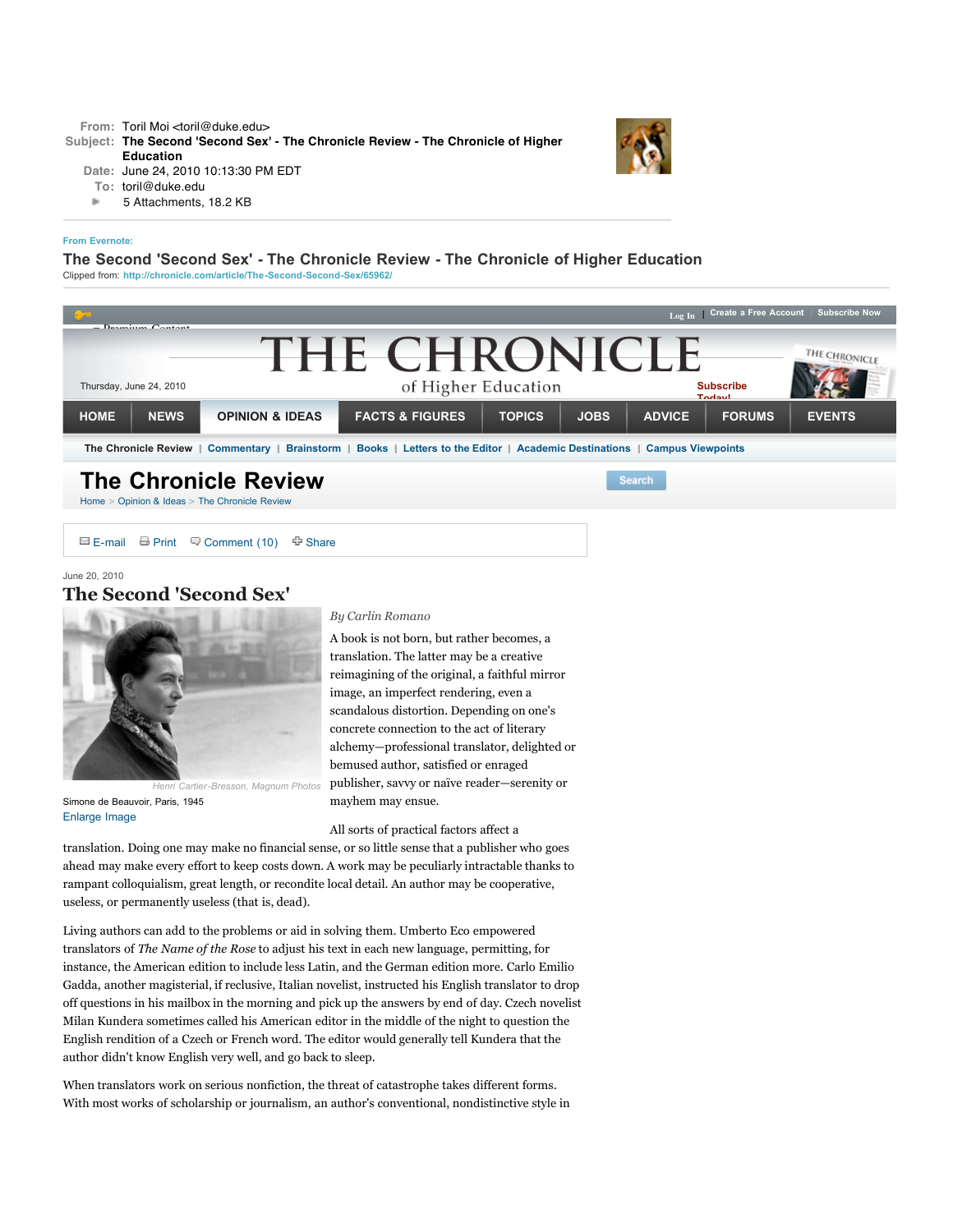one language becomes a conventional, nondistinctive style in another. At the same time, literal accuracy (for those who still believe in that allegedly quaint notion) assumes a fiercer importance. According to some biblical scholars, the entire Christian doctrine of the "virgin birth" arose from mistranslation of an ancient Hebrew word into Greek. What a difference a word can make.

As translation contretemps go, the one surrounding French philosopher Simone de Beauvoir (1908-86) and her foundational work of modern feminism, *Le Deuxième Sexe,* first published in two volumes in French in 1949, remains one of the most tempestuous and fascinating. For decades, Beauvoir scholars in the English-speaking world bemoaned, attacked, and sought to replace the widely used 1953 translation by H.M. Parshley (1884-1953), a zoologist at Smith College who knew little philosophy or existentialism, had never translated a book from French, and relied mainly on his undergraduate grasp of the language. A few years back, they succeeded in getting the rights holders, Gallimard in France and Alfred A. Knopf and Vintage in the English-speaking world, to commission a new translation. Now that second version has appeared from Knopf (*The Second Sex,* by Simone de Beauvoir, "A New Translation of the Landmark Classic by Constance Borde and Sheila Malovany-Chevallier," with an introduction by Judith Thurman, "Complete and Unabridged for the First Time").

If Knopf and its partners expected to be showered with feminist appreciation, they've been sorely disappointed. The Norwegian Beauvoir scholar Toril Moi, a professor at Duke and one of the foremost critics of Parshley's translation, savaged the new version in the *London Review of Books.* Francine du Plessix Gray, in *The New York Times Book Review,* also expressed reservations. How everyone involved got from vituperative discontent to hopeful triumph and back to discontent makes an instructive tale in itself and offers some lessons for what matters and doesn't in the evolution of a classic.

The attack on Parshley's translation began with Margaret Simons's groundbreaking 1983 article, "The Silencing of Simone de Beauvoir: Guess What's Missing From *The Second Sex*?" Simons, a philosophy professor at Southern Illinois University at Edwardsville, brought multiple charges against Parshley's translation. First she pointed out the enormous cuts that Parshley, at the behest of the publisher, had made in the text. Simons noticed, for instance, that Parshley tended to cut Beauvoir's examples of women's anger and oppression while preserving references to men's feelings. She was the first to spot Parshley's truncation by half of Beauvoir's chapter "The Married Woman" and its elimination of Beauvoir's supporting evidence. Simons also pointed out some fundamental philosophical errors.

Toril Moi drove the blade in further in her 2002 article in *Signs,* "While We Wait," which remains the best account of Parshley's text and its problems. (Moi also provided a minihistory of the effort to get Knopf and Vintage to authorize a new translation.) In the voice of a selfappointed keeper of Beauvoir's flame, a tone that also informs her excellent book *Simone de Beauvoir: The Making of an Intellectual Woman* (Second Edition, Oxford University Press, 2009), Moi built powerfully on the work of Simons and other Beauvoir scholars, such as the late Elizabeth Fallaize (*The Novels of Simone de Beauvoir,* Routledge, 1988), attacking Parshley's translation on multiple new grounds. She found it "even worse than Simons suspected," with "mistakes and omissions on every page," further worsened by Parshley's own interpolations, paraphrases, and summaries. Indeed, Moi announced that "only a tome as long as the book itself could document all the flaws" in the translator's "deplorable" text.

Moi attacked Parshley for his cuts and "philosophical incompetence" while acknowledging that the once-frequent book reviewer of texts on sexuality had meant no harm and, in fact, had championed the publication of Beauvoir's book. Sifting the evidence, Moi concluded that Parshley reduced Beauvoir's original 972-page French text by some 145 pages, a 15-percent cut. The reduction of "The Married Woman" from 11 pages to five left it, she agreed with Fallaize, an incoherent mess. Compounding the damage, the first English-language edition of *The Second Sex*had "not signaled" Parshley's cuts to the reader, though the title page of later editions stated that the book had been "translated and edited" by Parshley.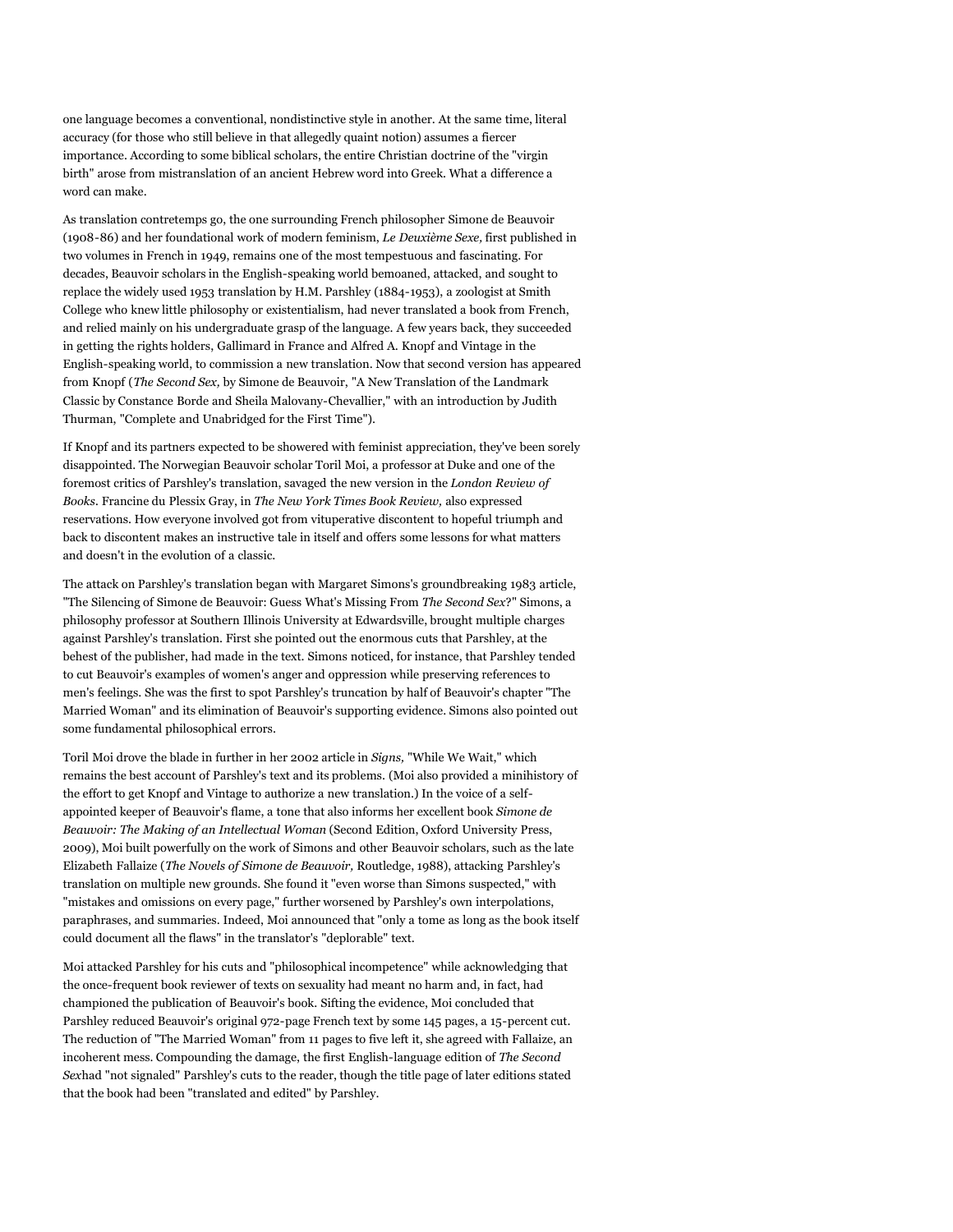Zeroing in on language, Moi demonstrated that Parshley repeatedly failed to recognize terms of art from philosophy and existentialism. As a result, *authentique,* for instance, became "real," and*alienation* sometimes became "projection." More important, Parshley, seemingly innocent of Beauvoir's existentialist opposition to the concept of human or female "nature," and her agreement with the fundamental Sartrean principle that "existence precedes essence," repeatedly paraphrased Beauvoir in a way that suggested she believed in a special female nature—the exact opposite of her position.

For Moi, all those problems together "made it difficult to discover what Beauvoir actually thought about important feminist issues." They falsely suggested that Beauvoir wanted "women to become like men," and that she forcefully opposed motherhood. In fact, Beauvoir's original French shows that she simply wanted motherhood, or non-motherhood, to become equally free choices for a woman. On the whole, Moi concluded, Parshley's translation damaged Beauvoir's intellectual reputation because it made "Beauvoir look like the fuzzy thinker that sexists believe women in general and feminists in particular actually are."

The ideal solution was not only a new translation, Moi wrote toward the end of her article, but "a new scholarly edition," perhaps annotated and supervised by a board of Beauvoir scholars. Beauvoir herself, after reading Simons's article, wrote back to her, regretting the permission she'd given for Parshley's slicing: "I was dismayed to learn the extent to which Mr. Parshley misrepresented me. I wish with all my heart that you will be able to publish a new translation of it."

Eventually wilting under the pressure, added to by a 2004 article in *The New York Times* by Sarah Glazer that brought the translation fiasco to a wide audience, Knopf and British publisher Jonathan Cape, along with Gallimard foreign-rights director Anne-Solange Noble (who had long favored and pushed for a new English translation), agreed to commission a new version, but not the scholarly edition. The cost of the translation was reportedly \$50,000, partly paid from French government grants. In the end, the assignment went to Borde and Malovany-Chevallier, two teachers of English in Paris who have lived there for more than 40 years.

Any descent into the trenches of word-by-word evaluation of the relations among Beauvoir's original text, Parshley's abridgment, and the new translation threatens a possible one-way trip of limitless length. Nonetheless, in her *London Review of Books* takedown of the new translation, Moi indicates she is ready to buy a ticket.

While not withdrawing her criticisms of the Parshley translation, Moi, remarkably, now describes it as "lively and readable." She cites the publishing credits of Borde and Malovany-Chevallier as "numerous textbooks" and "many cookery books." The new translation, Moi declares, is not "definitive" and does not convey "Beauvoir's voice and style." Breaking out of the gate, she complains that its use of "man" and "woman" at certain points ought to be "a man" and "a woman." The following passage gives a sense of Moi's all-artillery-firing approach:

"'Feminine refusal' is also wrong: We are not dealing with a specific kind of refusal (the feminine as opposed to the masculine kind), but with the woman's refusal or resistance. (Beauvoir is not trying to tell us how the woman resists, just that she does.) The sentence structure and the punctuation are awkward. There are several translation errors: *s'assouvir* doesn't mean to 'relieve oneself' but to 'satisfy' or 'gratify'; in this context *profonde* means 'underlying' or 'deepseated,' not 'profound.' The phrase 'reduce to his mercy' piles up errors: *à merci* is not the same thing as *à sa merci*; *réduire* in this context doesn't mean 'reduce' but rather 'dominate' or 'subdue'; thus*réduire à merci* actually means 'subdue at will.' And *force musculaire* means 'muscular strength,' not 'muscular force,' which is a phrase mostly used by scientists trying to explain the physics of muscle contractions; *permettre* here means 'enable' or 'allow', not 'permit.'"

Moi sums up: "After taking a close look at the whole book, I found three fundamental and pervasive problems: a mishandling of key terms for gender and sexuality, an inconsistent use of tenses, and the mangling of syntax, sentence structure, and punctuation."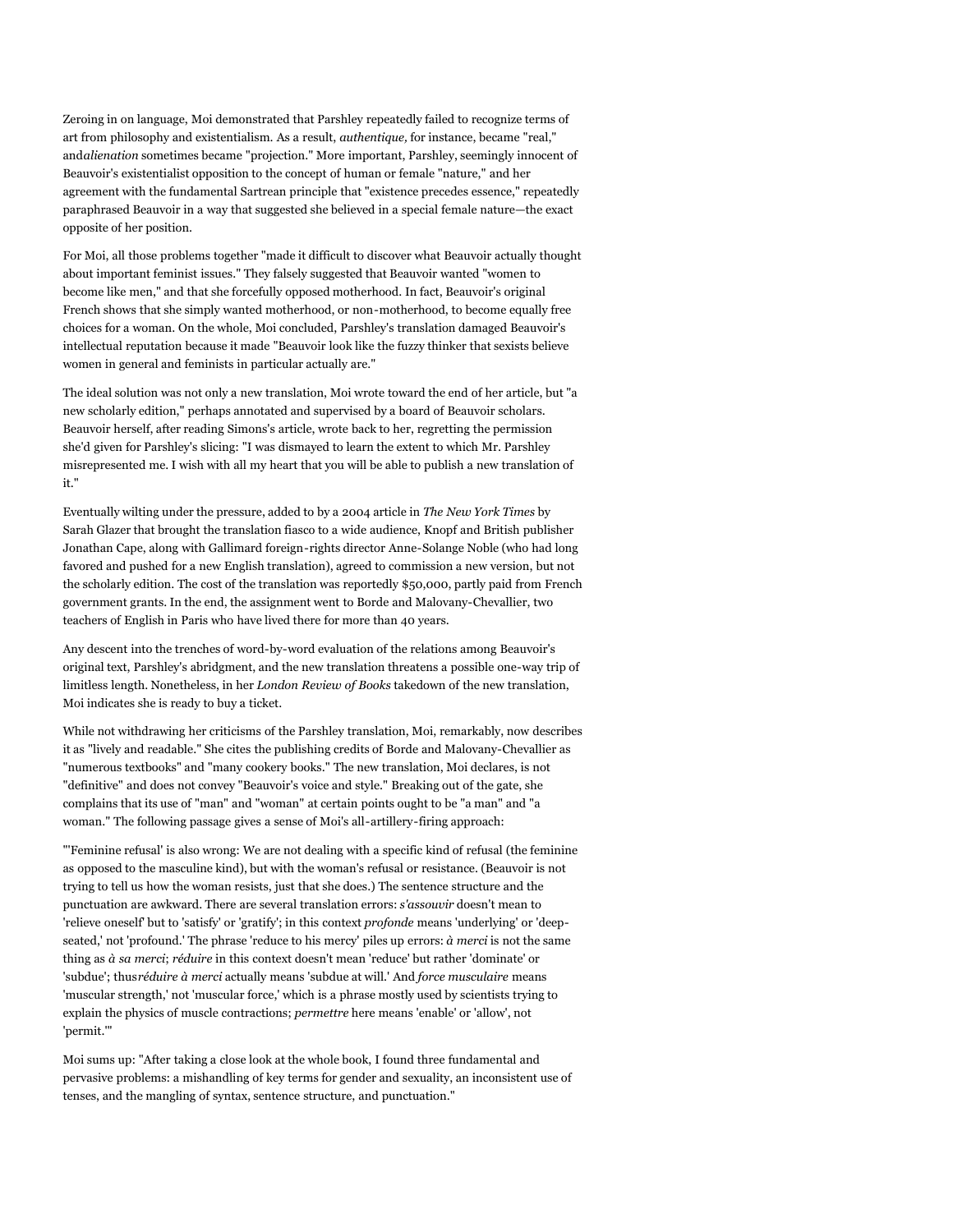And so she continues on like a bulldozer, shoveling parts of the new translation to the side of the road. She concludes: "The best I can say about the new translation of *The Second Sex* is that it is unabridged, that some of the philosophical vocabulary is more consistent than in Parshley's version, and that some sections (parts of 'Myths,' for example), are better than others." But, she added, the "obsessive literalism and countless errors make it no more reliable, and far less readable than Parshley. Whenever I try to read Borde and Malovany-Chevallier's translation like an ordinary reader, without constantly checking against the French, I feel as if I were reading underwater."

Leaving aside the oddity of a Norwegian academic from North Carolina upbraiding two lifelong Parisians on the proprieties of French usage, the fray threatens to become one of those academic [firestorms with no winners. Those interested in the mini-carnage can consult the](http://www.lrb.co.uk/v32/n03/toril-moi/the-adulteress-wife) *LRB Web page*and string of comments.

To this critical eye, the most sensible perspective is that of Noble, long one of French publishing's most indefatigable advocates of better American translation of French works. Noble calls Moi's review "vengeful," asking, "Could Moi's grievance stem from the fact that she was not part of the project?" Noble makes several more important points. *The Second Sex,* she notes, "was not published in France by a university press but by a trade publisher." Second, she regards it as "preferable that the first edition of the new translation be similar to the one Beauvoir originally published and which was still successfully selling 60 years later. Annotated editions and companion books can follow later. ... Let readers first discover this essay in English the way French readers discover it in French—and people around the world in their own unannotated editions."

Spoken like a teacher in a core humanities course: Let readers confront the primary text first, without scholarly apparatus!

Lastly, Noble adds, "Academic conferences and roundtables can be organized for decades to come to debate the subtleties of translating philosophical terms, but since few of the millions of readers (since 1949) of Beauvoir's essay are philosophers or even university graduates, these debates will remain limited to restricted circles. What is surely more important is that this extraordinary book, though not an 'easy' read (even in the original French), has changed the lives of many women, and hopefully some men, despite, no doubt, mistakes in all 40 existing translations around the world."

Forty translations!!! Has Moi checked the Korean and Arabic editions?

In the most famous line of *The Second Sex* (*"On ne naît pas femme: on le devient"*), Beauvoir wrote, in Parshley's more familiar translation, "One is not born, but rather becomes, a woman." Borde and Malovany-Chevallier now render that, "One is not born, but rather becomes, woman."

Beauvoir's point, like most in the book, comes through in either translation. And so it's a shame that the *Second Sex* Translation Follies are turning into a well-made play in which everyone acts the role assigned by theatrical cliché. Maybe a wiser way to look at things is that it's precisely because all have done so that we find ourselves in such a happy place.

Toril Moi and her scholarly colleagues, as well as the team of Borde and Malovany-Chevallier and the ever-enterprising Noble, have done yeowoman's work over the years to place Beauvoir on the high pedestal she now occupies. The unabridged material before us (including other Beauvoir writings that continue to appear, such as her student diaries) demands extraordinary respect for a writer and thinker who, earlier false images to the contrary, didn't kneel to Sartre or write off the top of her head, but argued effectively and with rich evidence for a vision of women that now dominates the well-educated West.

Pardon me, then, if I applaud Beauvoir scholars, translators, and rights people alike, without choosing sides on whether one can use the indefinite article after *être* (*"être une femme"*) and*devenir* (*"devenir un homme, pourquoi pas?"*), but might (as one letter writer to the *LRB*explained) run into a problem with *naître..*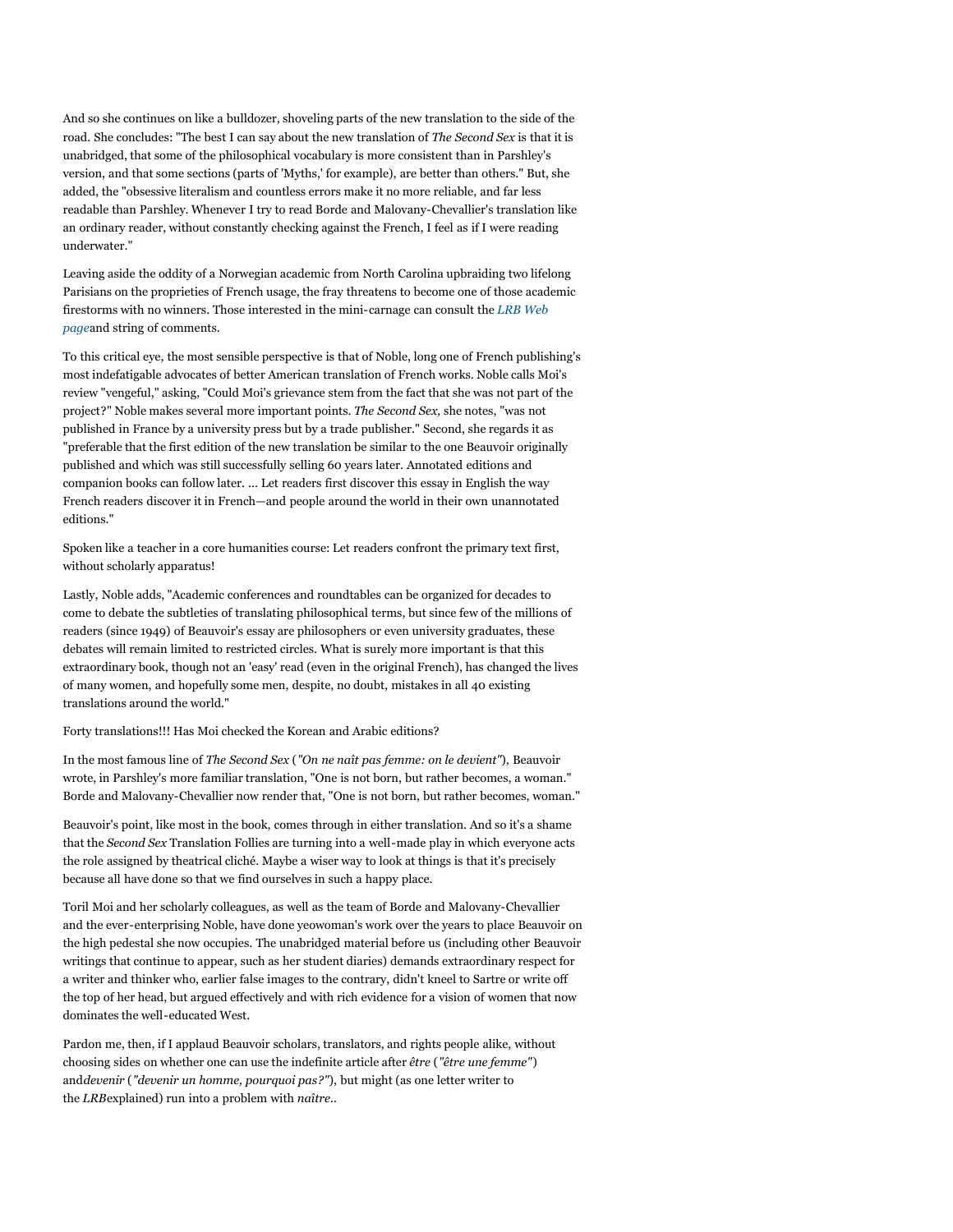*Carlin Romano, critic at large for The Chronicle Review, teaches philosophy and media theory at the University of Pennsylvania*

 $\Box$  [E-mail](http://chronicle.com/myaccount/login?msg=emailfriend)  $\Box$  Print  $\Box$  [Comment \(10\)](http://chronicle.com/article/The-Second-Second-Sex/65962/#comments)  $\Box$  [Share](http://chronicle.com/article/The-Second-Second-Sex/65962/#) 1. fkalouche - June 21, 2010 at 04:20 pm 2. fkalouche - June 21, 2010 at 04:24 pm 3. 22238751 - June 22, 2010 at 07:54 am 4. lauraesther - June 22, 2010 at 10:14 am 5. pokkie - June 22, 2010 at 12:23 pm **Comments** The main problem with the translation was not solved: scholars and experts familair with philosophical terms related to the existentialism of the era were not deeply involved in the transaltion. Instead, a "popular" translation was commissioned. While this may sit well with non-experts (especially those masquerading as experts, like Romano), it is unacceptable to serious readers of philosophy (and not just readers of "French"). Once again, the Chronicle allows someone who knows nothing about philosophy to write about it; nop wonder Romano is deeply set againt Moi and her academci endeavors. The main problem with the translation was not solved: scholars and experts familiar with philosophical terms related to the existentialism of the era were not deeply involved in the new translation. Instead, a "popular" translation was commissioned. While this may sit well with non-experts (especially those masquerading as experts, like Romano), it is unacceptable to serious readers of philosophy (and not just readers of "French"). And since the Chronicle allows someone who knows nothing about philosophy to write about it, no wonder Romano is so deeply set againt Moi and her academic approach and credentials (I cannot believe that he actually highlights her "national" orgin instead of her academic specialty)! Is this the kind of philistinism that the Chronicle supports across disciplines or is it just for philosophy? "Academic conferences and roundtables can be organized for decades to come to debate the subtleties of translating philosophical terms . . . ." --Après Moi, le déluge? Roman refers to "the oddity of a Norwegian academic from North Carolina upbraiding two lifelong Parisians on the proprieties of French usage." In fact, what is odd here is that a classic work in French was translated into English by native French speakers rather than native English speakers. And it is shocking that a scholar writing on translation does not know that the best, most serious and professional translations are, with very few exceptions, done by native speakers of the target language (the language into which the work is being translated) and not by native speakers of the source language (the language from which the work is being translated). Translation always involves two languages, in this case French and English, not merely French. A native French speaker with an excellent knowledge of English speaks with less authority on the proper rendering of French expressions in English than does a native English speaker with an excelleng knowledge of French. Romano should have familiarized himself with the basic conventions of translation before sitting down to write a piece about a translation.

Constance Borde and Sheila Malovany-Chevallier are native speakers of English, but have nevertheless lived in Paris most of their lives.